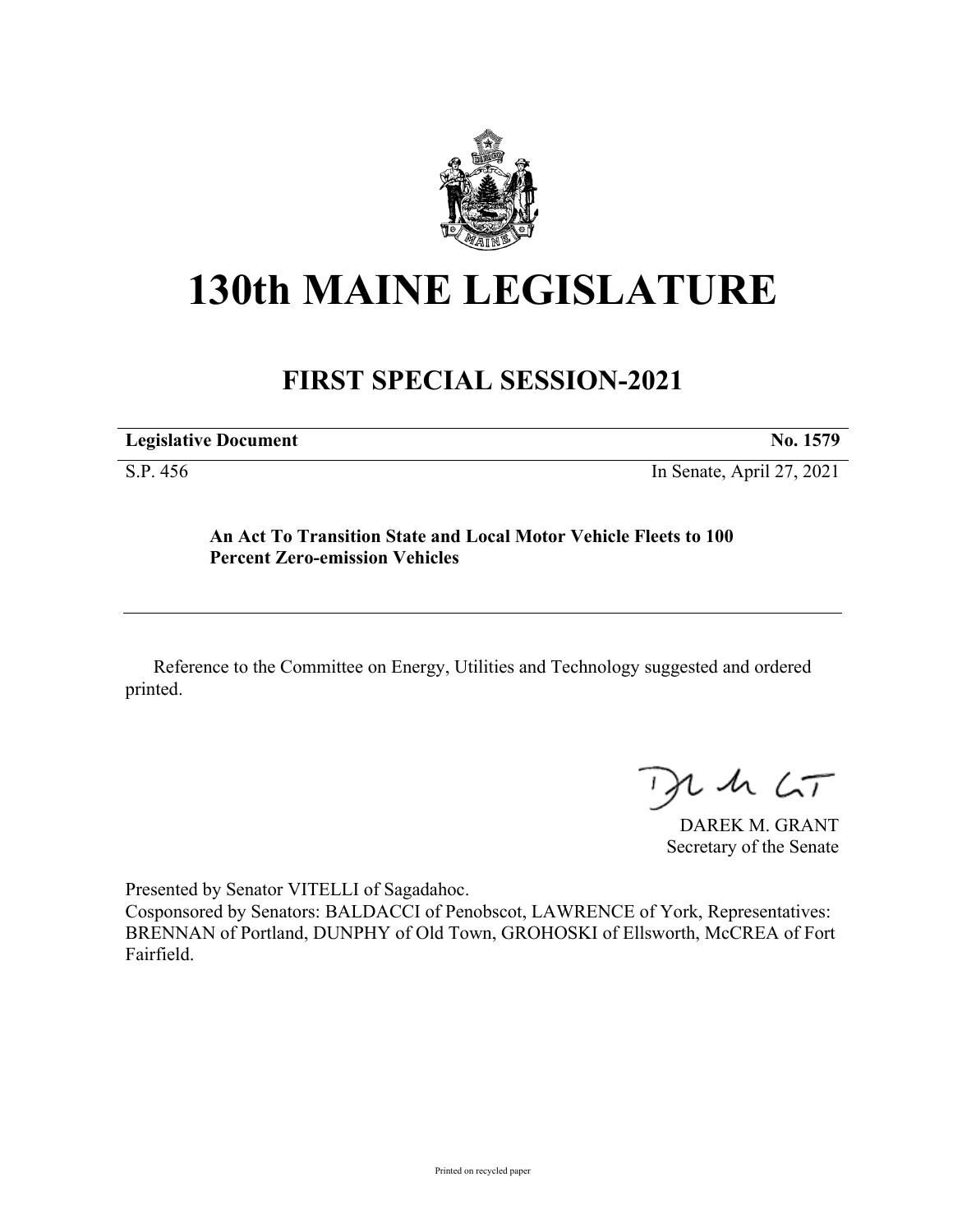| 1  | Be it enacted by the People of the State of Maine as follows:                               |
|----|---------------------------------------------------------------------------------------------|
| 2  | Sec. 1. 5 MRSA §1830, sub-§12 is enacted to read:                                           |
| 3  | 12. Vehicle emissions goals. The Central Fleet Management Division in acquiring,            |
| 4  | maintaining and managing light-duty motor vehicles shall to the extent practicable do so in |
| 5  | a manner designed to meet the following goals:                                              |
| 6  | A. Reduce greenhouse gas emissions of the state fleet of light-duty motor vehicles by       |
| 7  | 75% by 2035; and                                                                            |
| 8  | B. Transition 100% of the state fleet of light-duty motor vehicles to zero-emission         |
| 9  | vehicles by 2040.                                                                           |
| 10 | For purposes of this subsection, "light-duty motor vehicle" means any vehicle with a gross  |
| 11 | vehicle weight rating of less than 10,000 pounds.                                           |
| 12 | Sec. 2. 20-A MRSA §5401, sub-§15-A is enacted to read:                                      |
| 13 | 15-A. Zero-emission public school bus fleet goal. The department in approving               |
| 14 | school bus purchases, contracts and leases under subsection 15 shall to the extent          |
| 15 | practicable grant such approvals in a manner designed to meet the following goals:          |
| 16 | A. Reduce greenhouse gas emissions of the public school bus fleet by 75% by 2035;           |
| 17 | and                                                                                         |
| 18 | B. Transition 100% of the public school bus fleet to zero-emission school buses by          |
| 19 | 2040.                                                                                       |
| 20 | The department shall adopt rules to implement this subsection. Rules adopted pursuant to    |
| 21 | this subsection are routine technical rules as defined in Title 5, chapter 375, subchapter  |
| 22 | $2-A.$                                                                                      |
| 23 | Sec. 3. 25 MRSA §2918 is enacted to read:                                                   |
| 24 | §2918. Vehicle emissions goals                                                              |
| 25 | The Department of Public Safety in acquiring, maintaining and managing light-duty           |
| 26 | motor vehicles shall to the extent practicable do so in a manner designed to meet the       |
| 27 | following goals:                                                                            |
| 28 | <b>1. Reduction by 2035.</b> Reduce greenhouse gas emissions of the department's fleet of   |
| 29 | light-duty motor vehicles by 75% by 2035; and                                               |
| 30 | 2. Transition by 2040. Transition 100% of the department's fleet of light-duty motor        |
| 31 | vehicles to zero-emission vehicles by 2040.                                                 |
| 32 | For purposes of this section, "light-duty motor vehicle" means any vehicle with a gross     |
| 33 | vehicle weight rating of less than 10,000 pounds.                                           |
| 34 | Sec. 4. 30-A MRSA §125, sub-§2 is enacted to read:                                          |
| 35 | 2. Zero-emission transportation fleet goal. A county in approving purchases,                |
| 36 | contracts and leases for light-duty motor vehicles used for utility services or for public  |
| 37 | transportation shall to the extent practicable grant such approvals in a manner designed to |
| 38 | meet the following goals:                                                                   |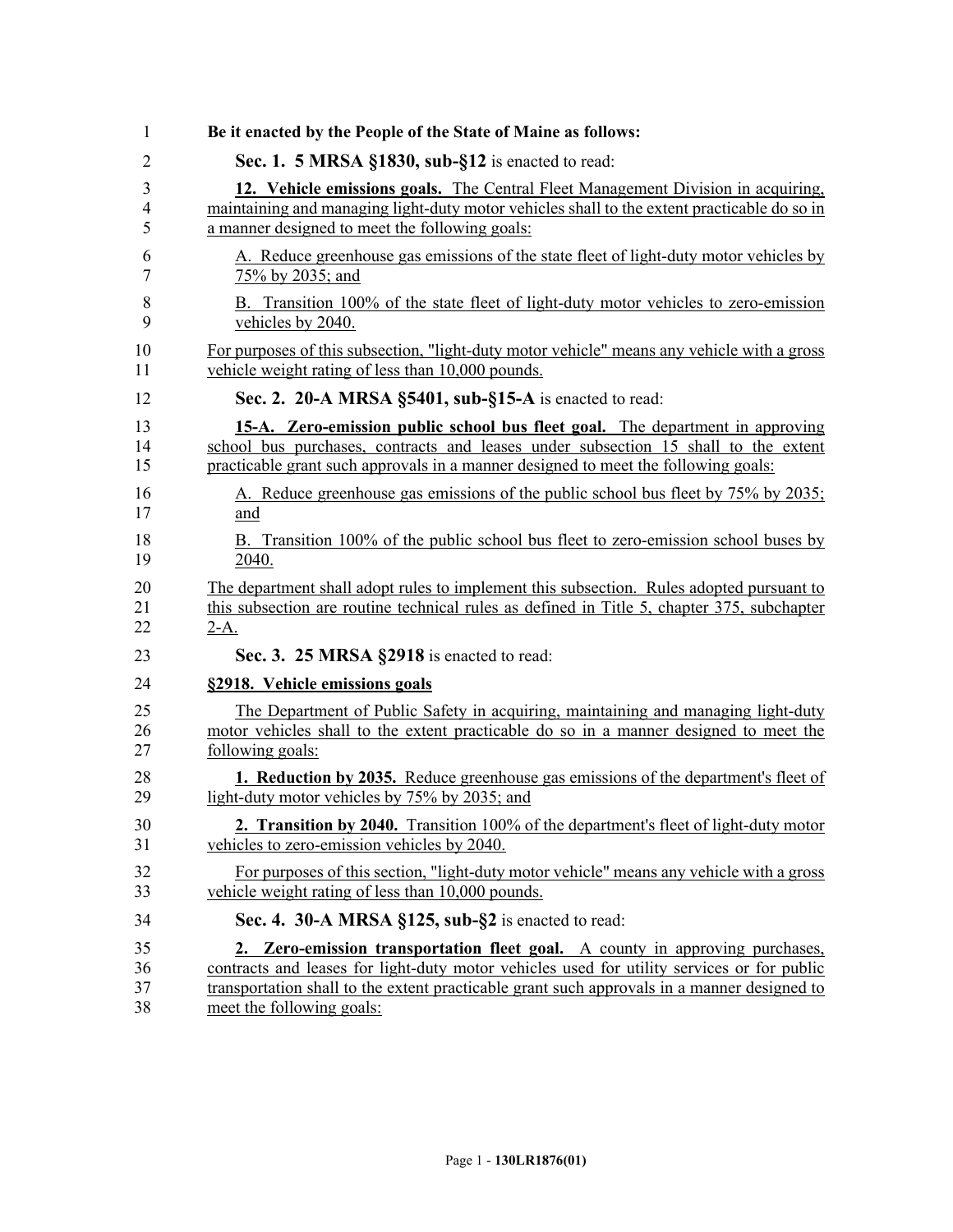| $\mathbf{1}$   | A. Reduce greenhouse gas emissions of the county fleet of light-duty motor vehicles             |
|----------------|-------------------------------------------------------------------------------------------------|
| $\overline{2}$ | used for utility services or for public transportation by 75% by 2035; and                      |
| 3              | B. Transition 100% of the county fleet of light-duty motor vehicles used for utility            |
| $\overline{4}$ | services or for public transportation to zero-emission vehicles by 2040.                        |
| 5              | For purposes of this subsection, "light-duty motor vehicle" means any vehicle with a gross      |
| 6              | vehicle weight rating of less than 10,000 pounds.                                               |
| $\tau$         | Sec. 5. 30-A MRSA §3111 is enacted to read:                                                     |
| 8              | §3111. Vehicle emissions goals                                                                  |
| 9              | A municipality in approving purchases, contracts and leases for light-duty motor                |
| 10             | vehicles used for utility services or for public transportation shall to the extent practicable |
| 11             | grant such approvals in a manner designed to meet the following goals:                          |
| 12             | <b>1. Reduction by 2035.</b> Reduce greenhouse gas emissions of the municipal fleet of          |
| 13             | light-duty motor vehicles used for utility services or for public transportation by 75% by      |
| 14             | 2035; and                                                                                       |
| 15             | 2. Transition by 2040. Transition 100% of the municipal fleet of light-duty motor               |
| 16             | vehicles used for utility services or for public transportation to zero-emission vehicles by    |
| 17             | 2040.                                                                                           |
| 18             | For purposes of this section, "light-duty motor vehicle" means any vehicle with a gross         |
| 19             | vehicle weight rating of less than 10,000 pounds.                                               |
| 20             | Sec. 6. Working group convened. The Governor's Energy Office, as established                    |
| 21             | under the Maine Revised Statutes, Title 2, section 9, shall convene an interagency working      |
| 22             | group, referred to in this section as "the working group," to develop a plan to transition      |
| 23             | publicly owned vehicles, including motor vehicles used for utility services, public             |
| 24             | transportation and public school transportation, to 100% zero-emissions fleets by 2040.         |
| 25             | The working group must, at a minimum, consist of representatives from the Department of         |
| 26             | Education, the Department of Transportation, the Maine Turnpike Authority, the Public           |
| 27             | Utilities Commission, the Efficiency Maine Trust and the transportation working group of        |
| 28             | the Maine Climate Council.                                                                      |
| 29             | 1. Duties. In developing the plan, the working group shall:                                     |
| 30             | A. Review different types of zero-emission vehicles and very low-emission vehicles              |
| 31             | and the benefits and challenges associated with the different technologies, including,          |
| 32             | but not limited to, electric vehicles using lithium ion, molten salt, nickel metal hydride      |
| 33             | and lithium sulphur batteries; vehicles using hydrogen fuel cells or propane; and hybrid        |
| 34             | vehicles;                                                                                       |
| 35             | B. Review options for financing the acquisition of electric or other zero-emission              |
| 36             | vehicles in a cost-effective manner for the State;                                              |
| 37             | C. Engage electric utilities and other private entities that have an interest in partnering     |
| 38             | with the State to acquire electric or other zero-emission vehicles;                             |
| 39             | D. Review what capacity electric vehicles have to support the modernization of                  |
| 40             | Maine's electric grid through so-called vehicle-to-grid technology;                             |
|                |                                                                                                 |